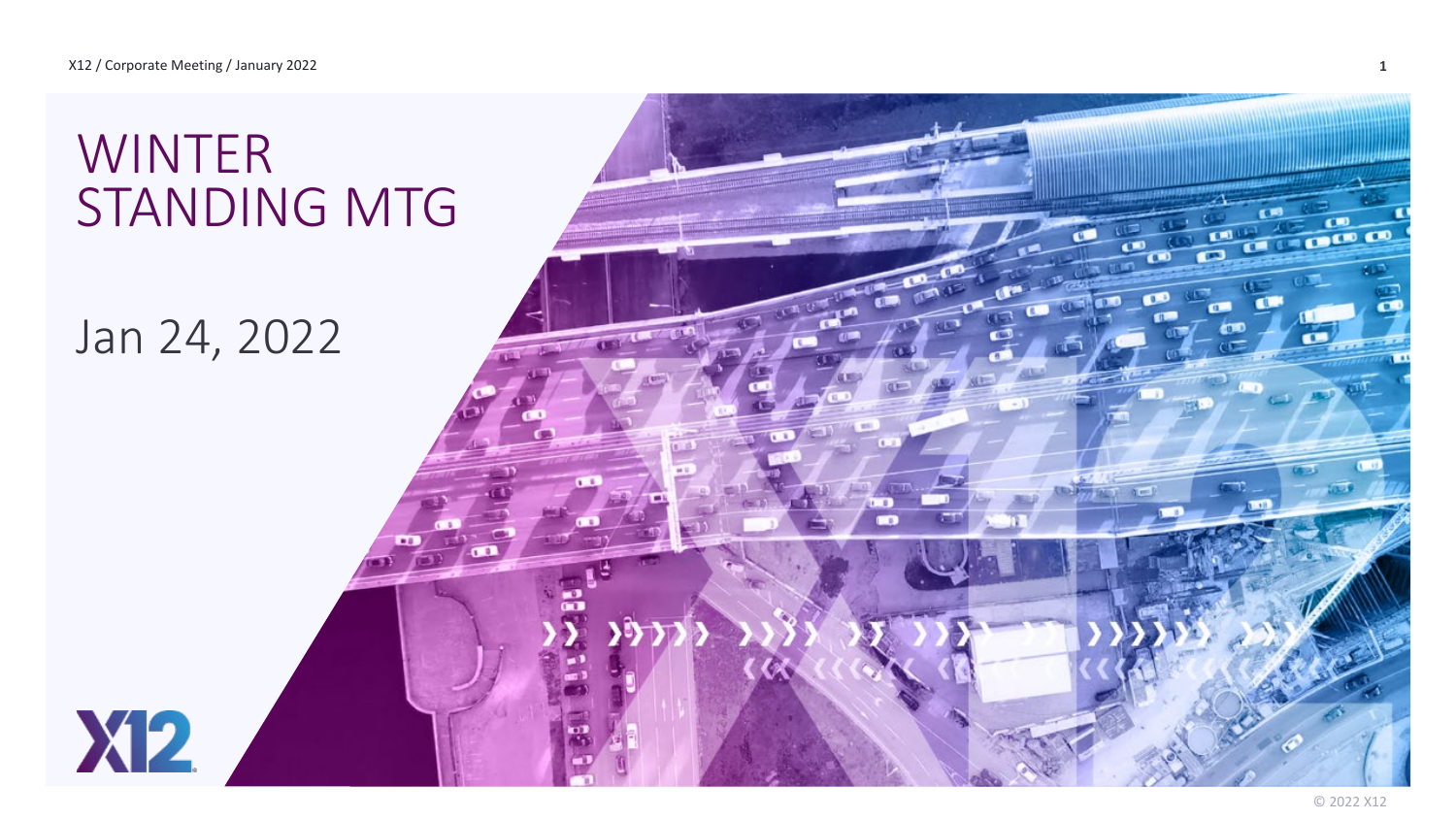- $DISCLAIMER$   $\rightarrow$  This presentation is for informational purposes only
	- $\rightarrow$  This presentation is not intended to represent legal advice
	- $\rightarrow$  The content is point-in-time information and is subject to revision
	- $\rightarrow$  If you have questions regarding specific information, please send them to [info@x12.org](mailto:info@x12.org)
	- $\rightarrow$  Visit [www.x12.org](http://www.x12.org/) for additional details about X12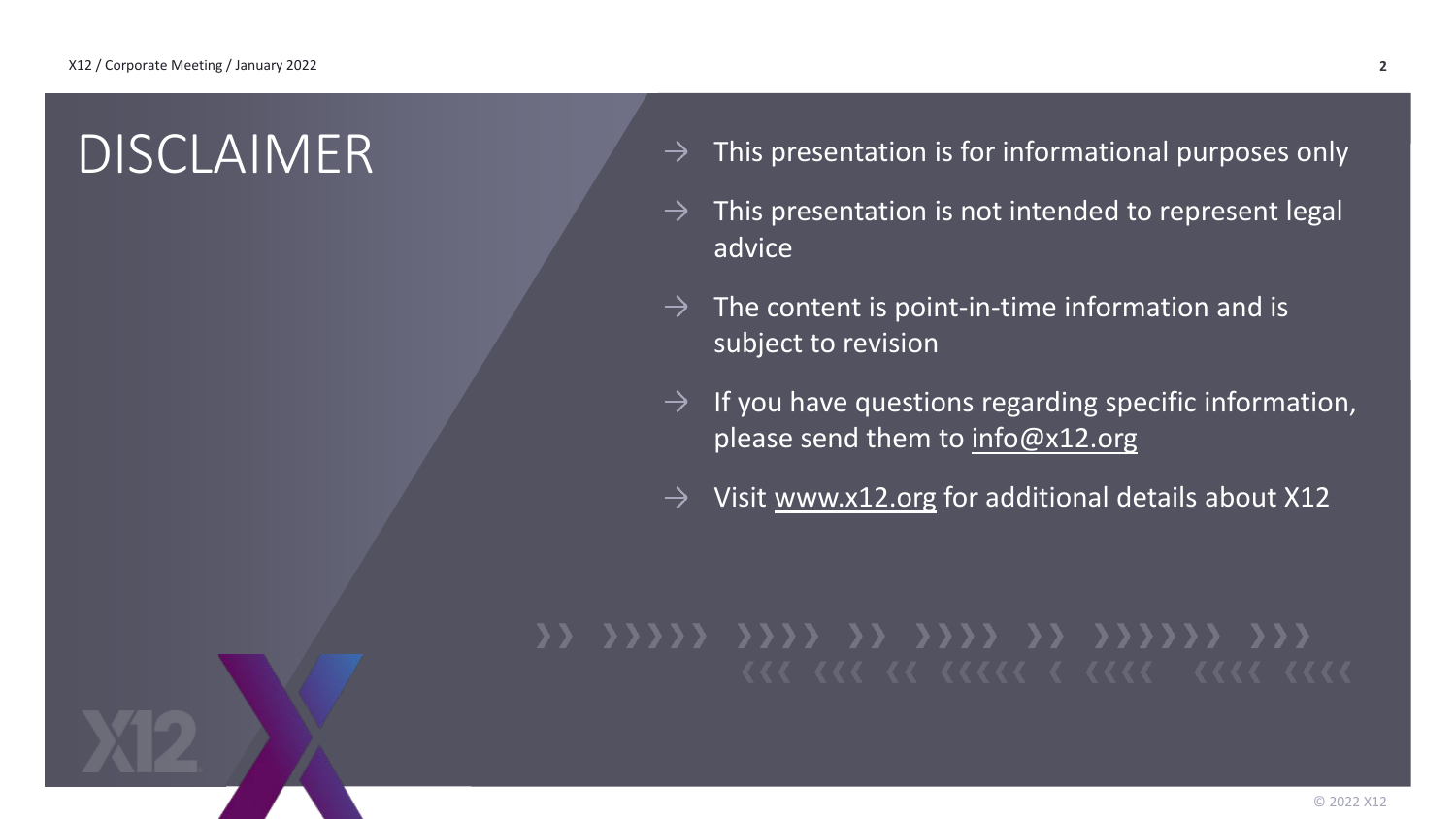# FALLS PARK ON THE REEDY

# GREENVILLE, **SC**

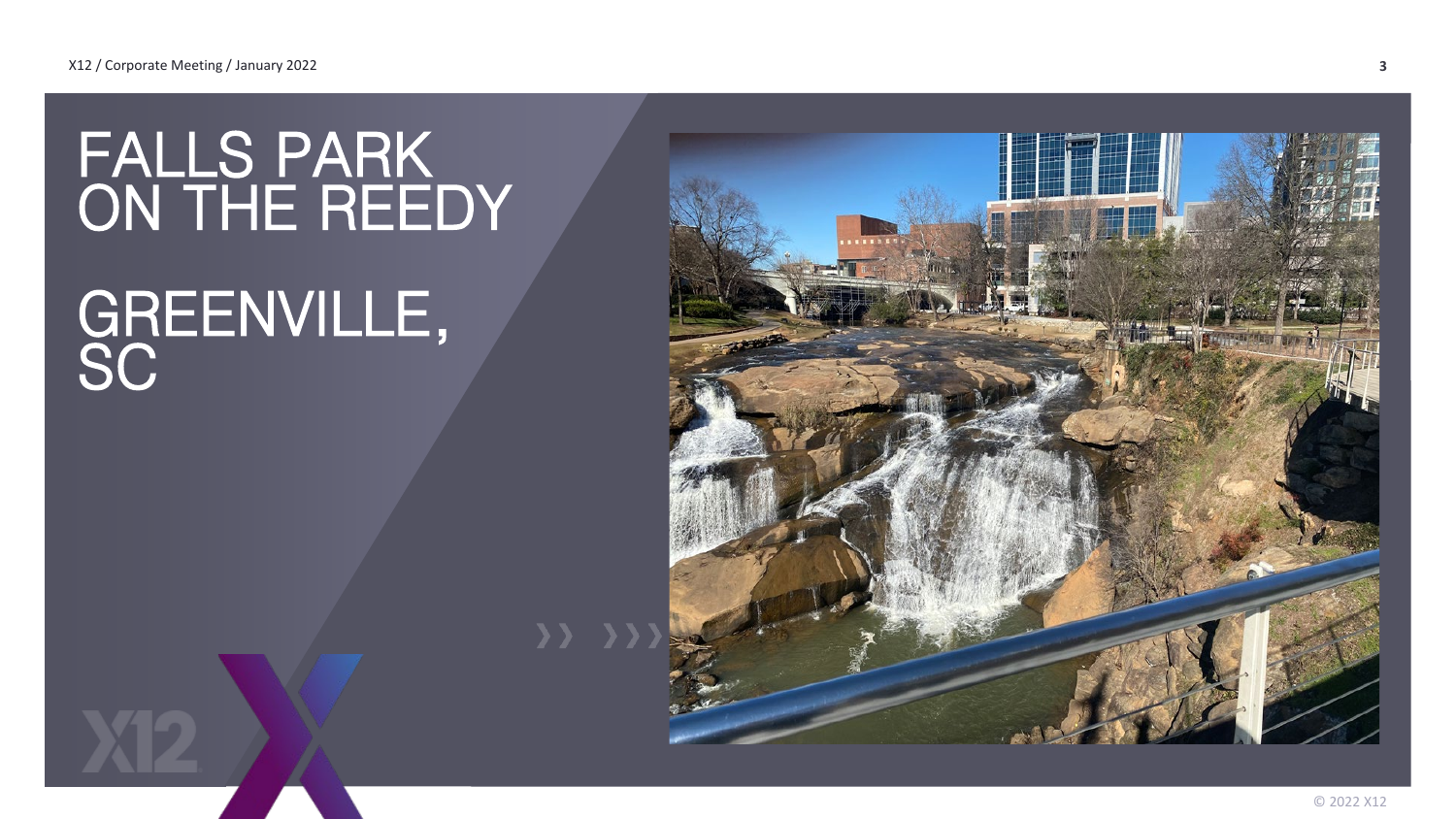# CORPORATE REPORT

Steph Fetzer X12 Board Chair

## 11 11111 1111 11 1111 11 11111 111 **III III II IIIII I IIII IIII IIII**

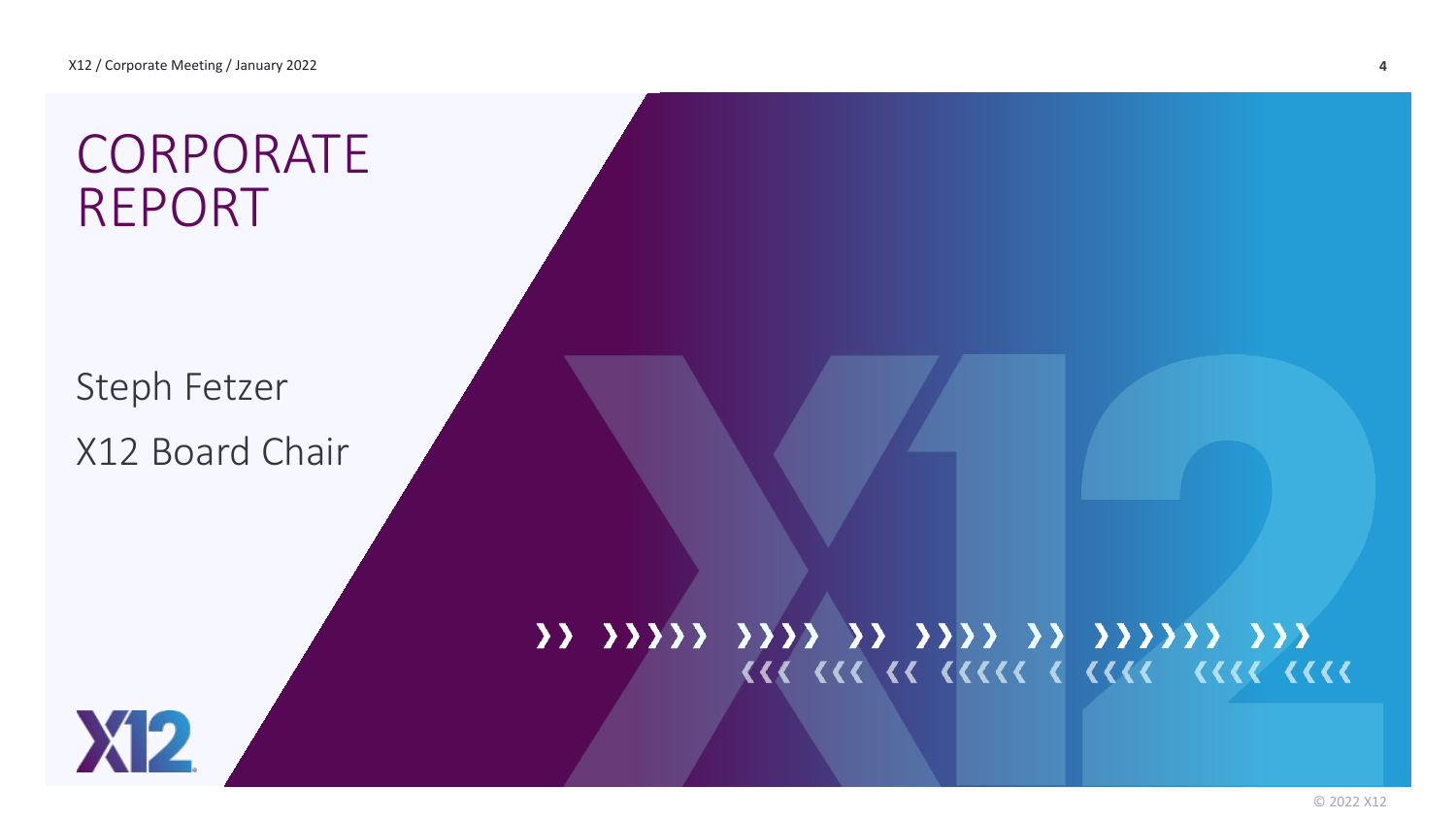# 2022 CORPORATE **MEETING**

- $\rightarrow$  Call to Order
- $\rightarrow$  Welcome
	- *Special thanks to those who are here with us in Greenville, SC*
	- *We appreciate you for making the trip*
- $\rightarrow$  The Anti-Trust, Recording, and Photo policies are in effect for all the sessions of this meeting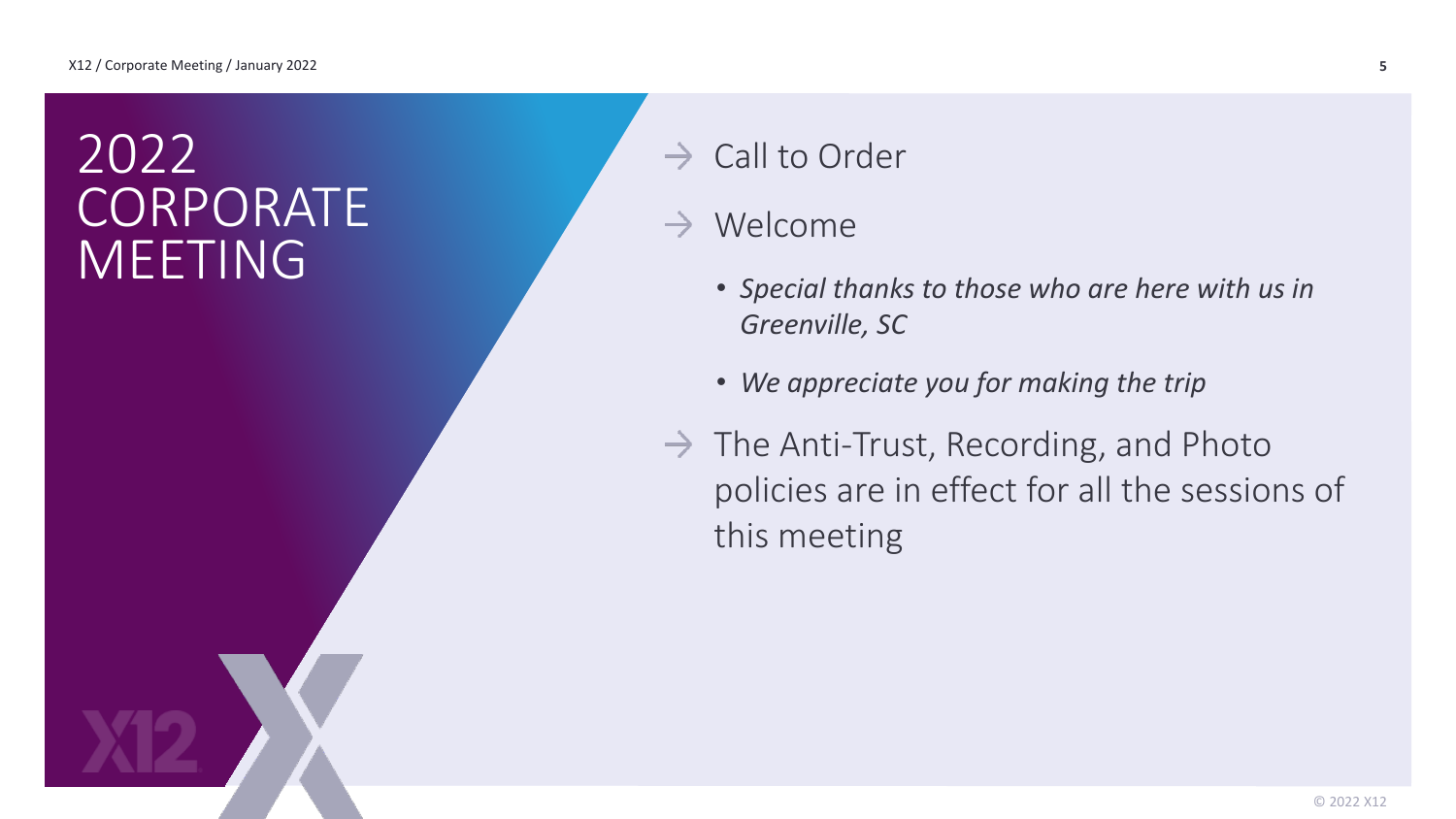# 2022 CORPORATE MEETING

- $\rightarrow$  There are 246 attendees registered to participate in this Standing Meeting, 30 are here onsite with us
- $\rightarrow$  If you are participating virtually and have issues accessing the sessions you registered for, email us at meetings@x12.org
- $\rightarrow$  If you are here in SC, we will help you with any issues at the registration desk
- $\rightarrow$  Attendance for this meeting will be captured using GoToWebinar records (virtual attendees) and ScanTrakk (onsite)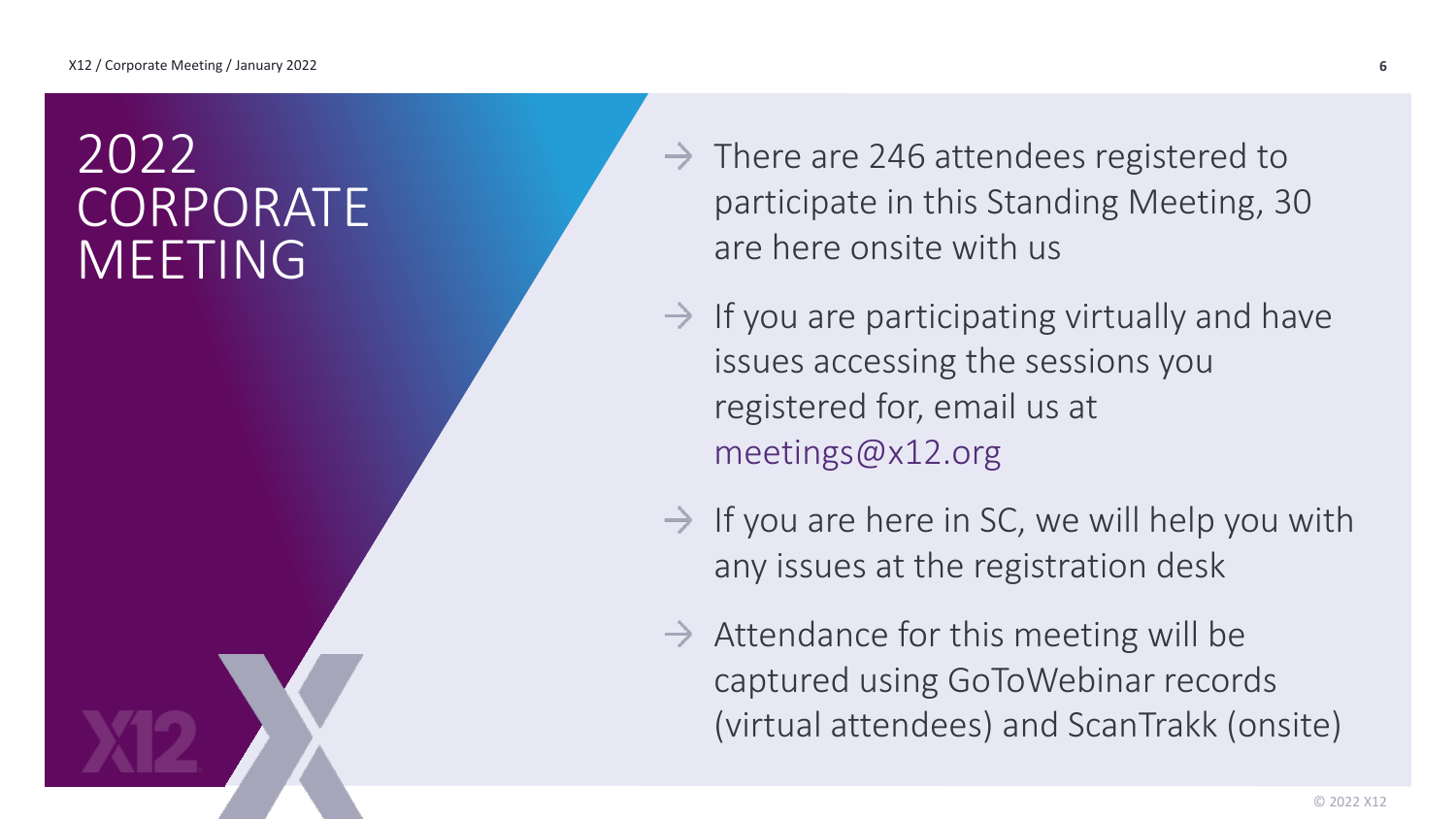## 2020 - 2021 **QUARTERLY** FINANCIALS

**X12** 

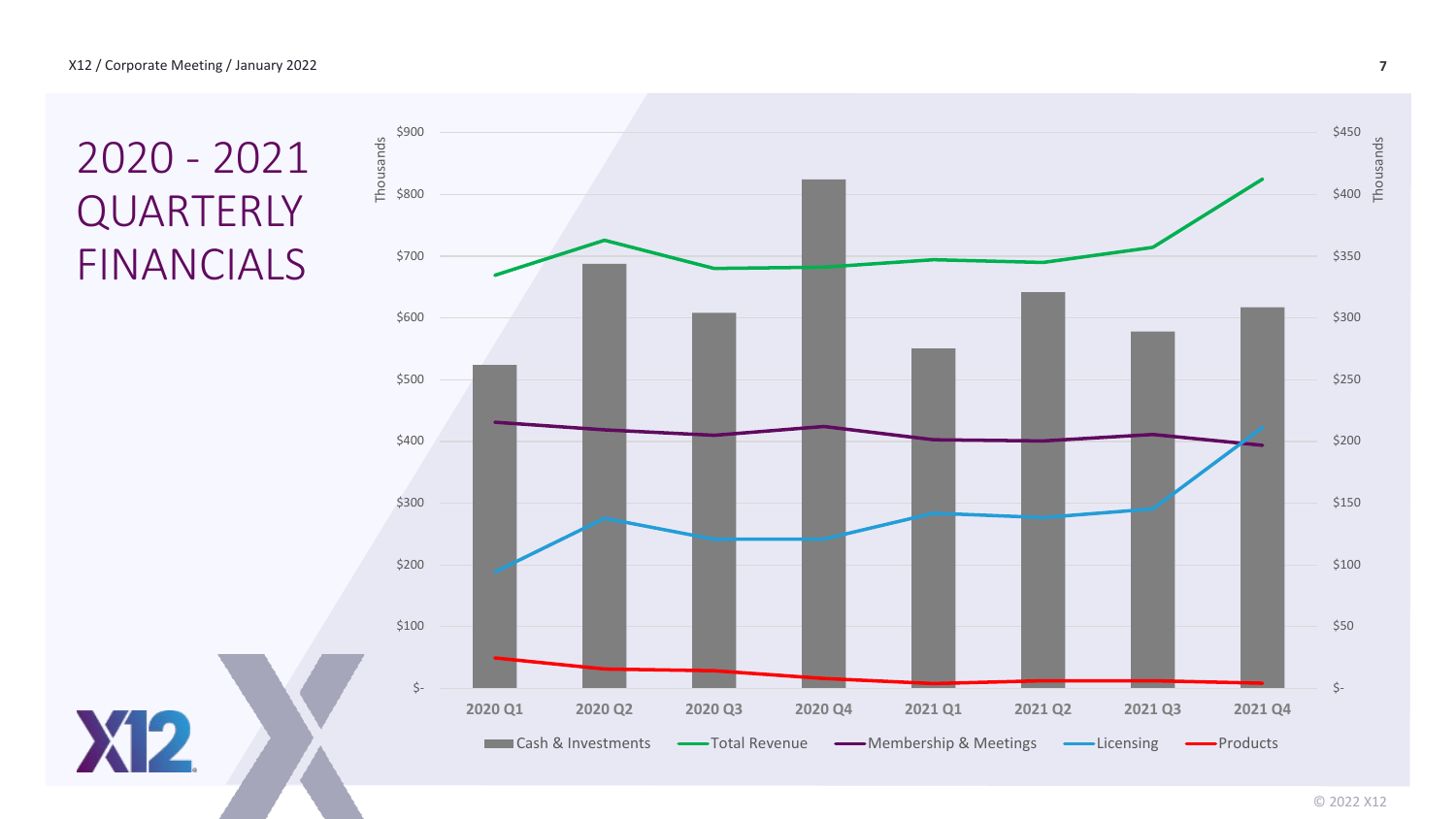# LICENSING UPDATE

- $\rightarrow$  Currently, in discussion with approximately 100 entities regarding licensing
- $\rightarrow$  To date we have agreements in place with:
	- *~ 70 Commercial Use Licensing Partners*
	- *~ 70 Internal Use Licensing Partners*
	- *~ 120 Developer Licensees*
	- *~ 2,600 Glass and User Licensees*
- $\rightarrow$  Read more at x12.org/licensing
- $\rightarrow$  Review the Featured Licensing Partners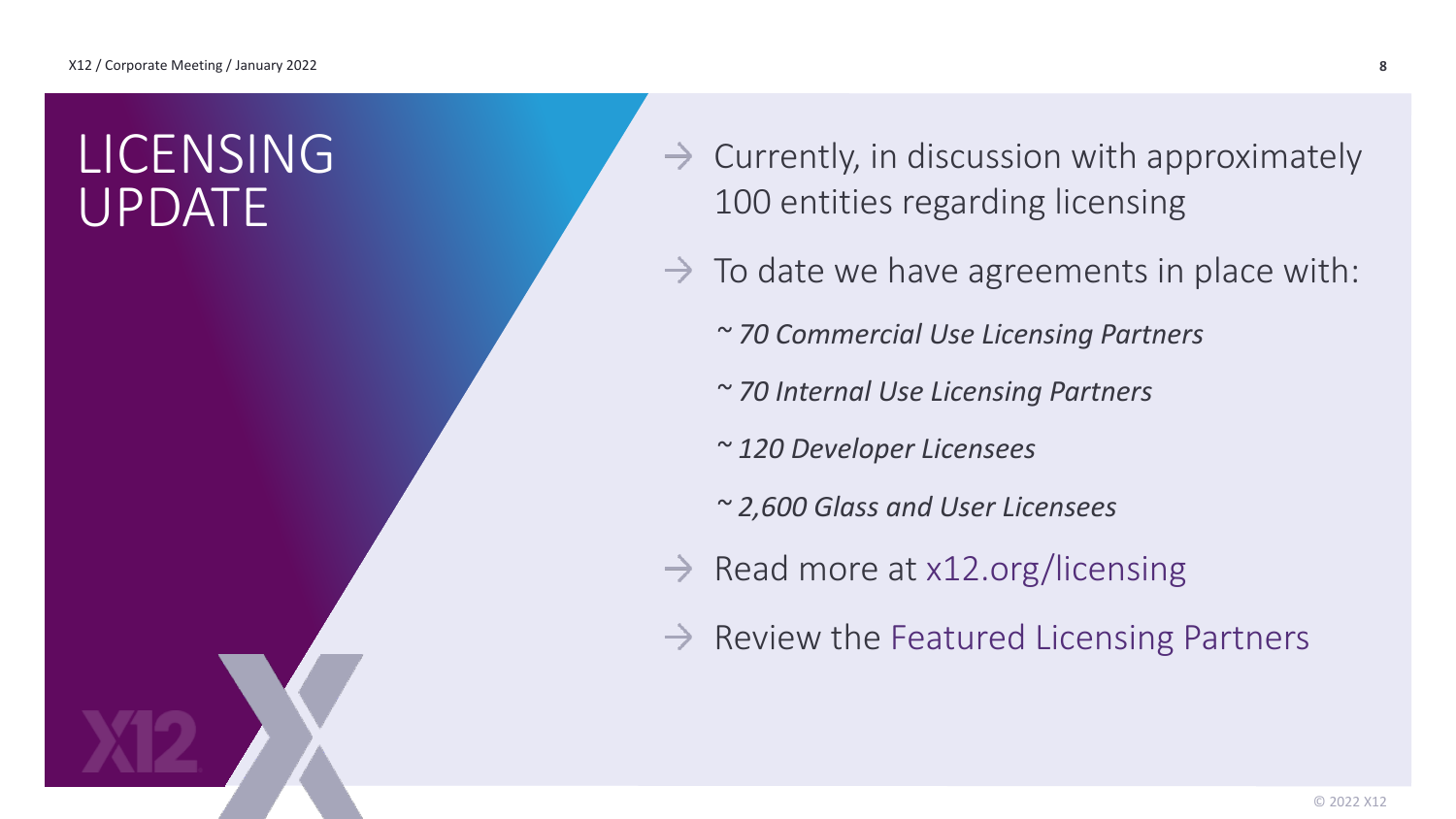## FEATURED LICENSING PARTNERS



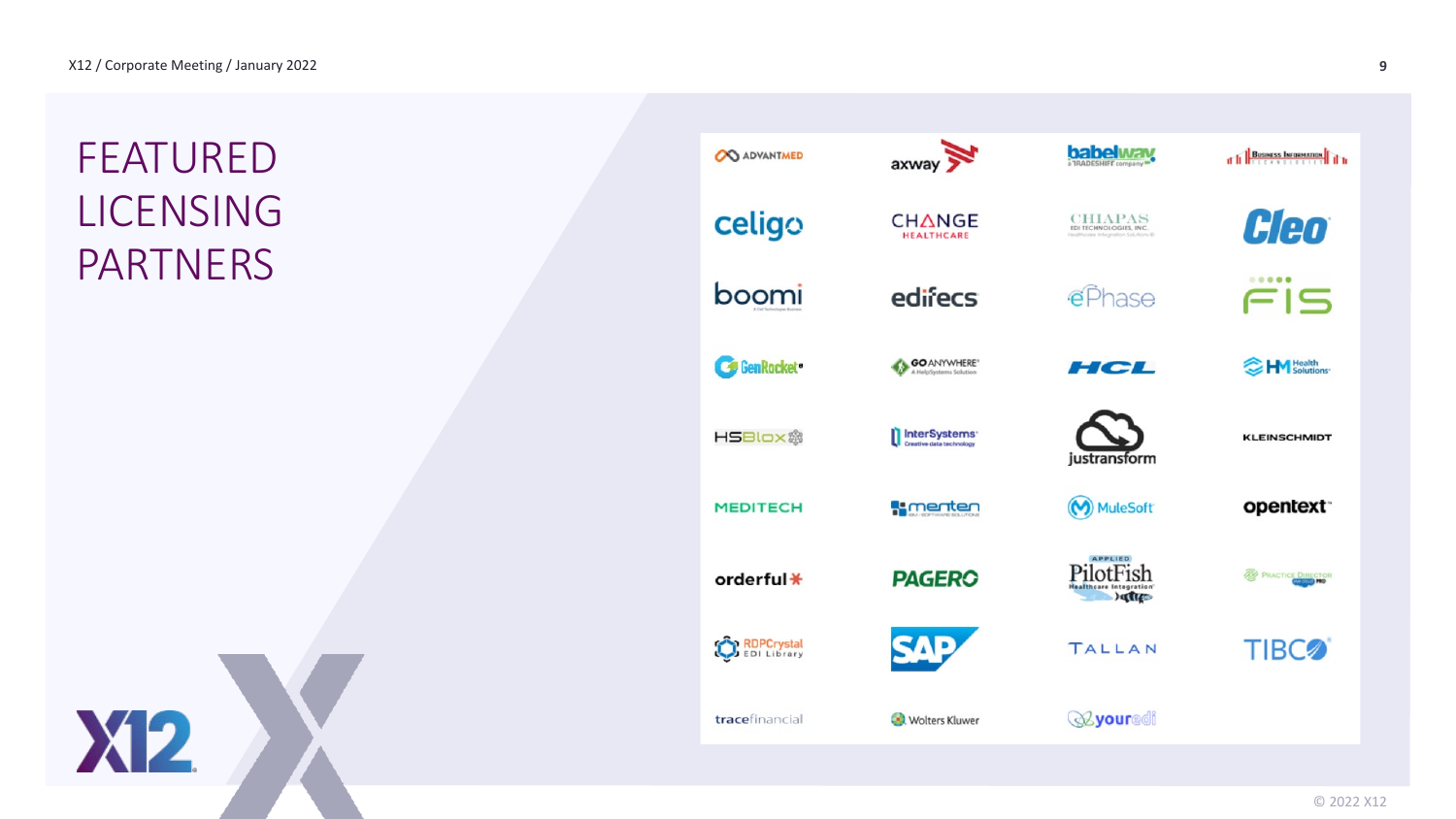# EDUCATION SESSIONS:  $X12$  EDI  $\Leftrightarrow$  FHIR

- $\rightarrow$  Two successful virtual series conducted
	- *The first series was exclusively for X12 member reps*
	- *The second was open to members and non-members*
- $\rightarrow$  Two sessions will be held for in-person attendees on Wednesday this week
	- The WHY and the WHAT *An introduction and overview of interoperability, the basic FHIR concepts, and how FHIR intersects with X12's EDI Standard*
	- The HOW *A more in-depth look at FHIR concepts and artifacts and data mapping between X12's EDI Standard and FHIR*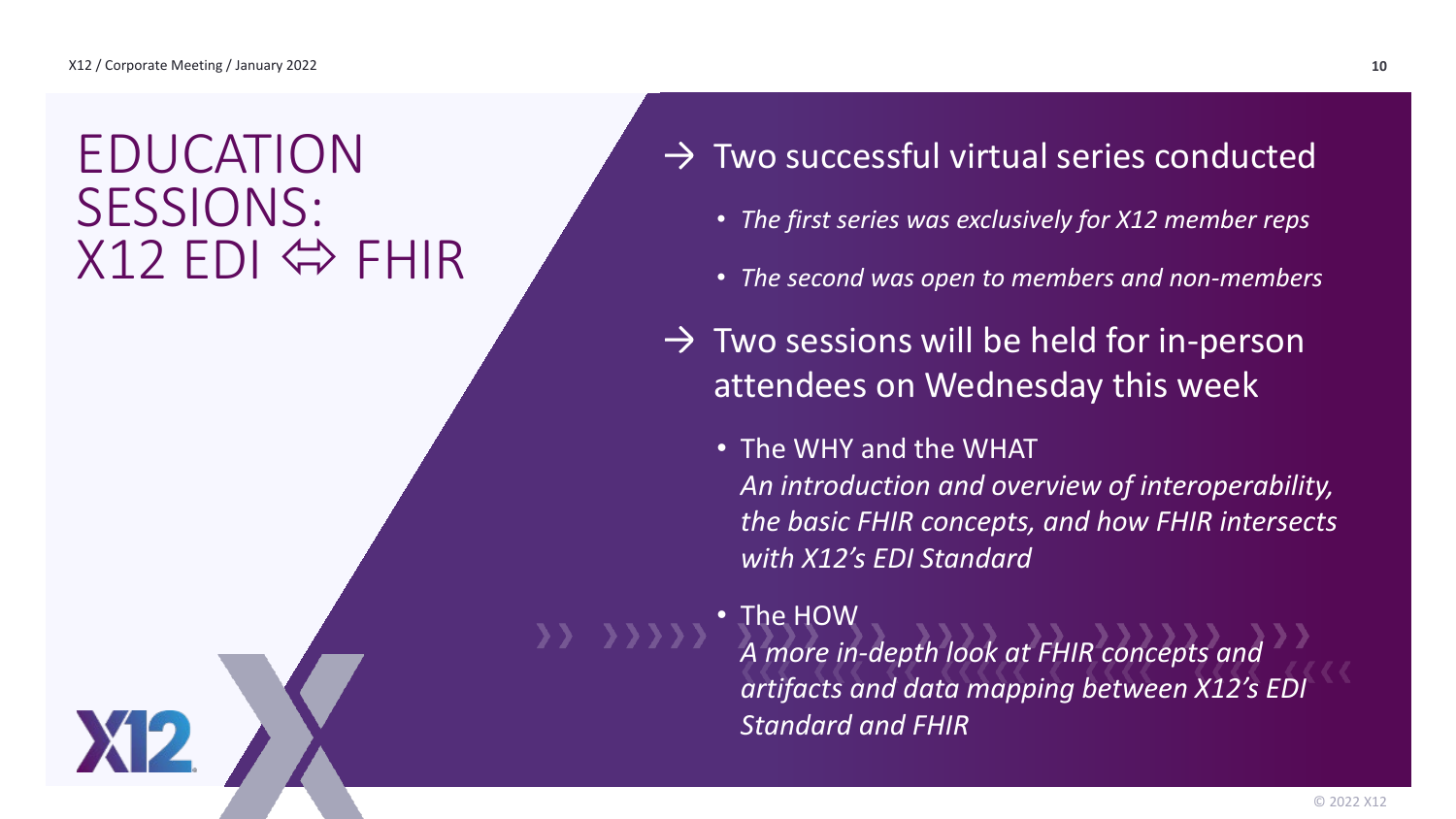# **OPERATIONS** REPORT

Cathy Sheppard X12 CEO

## 11 11111 1111 11 1111 11 11111 111 **III III II IIIII I IIII IIII IIII**

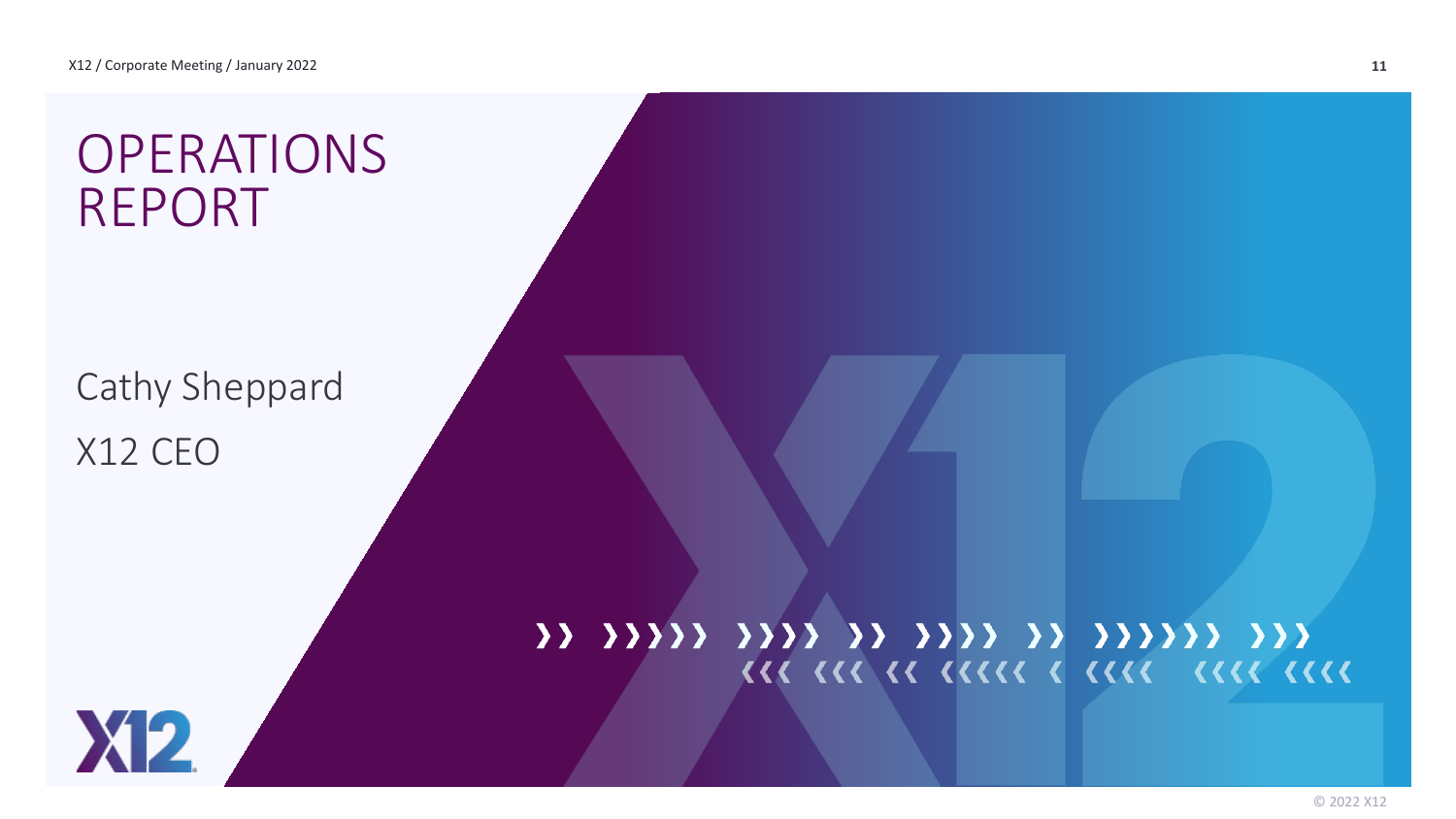# RESPECTING THE VIRTUAL SETTING

- $\rightarrow$  Consider joining standing meeting sessions a few minutes early, in case you have any difficulties accessing GoToWebinar with your credentials
	- *If you do join late, announce yourself but don't disrupt the in-progress discussion*
- → The *Chat* and *Questions* functions are to support input or feedback related to the current discussion or presentation topic
	- *If you post about another topic, your post may not be recognized by the session monitor*
	- *Time may not always permit review of posted comments*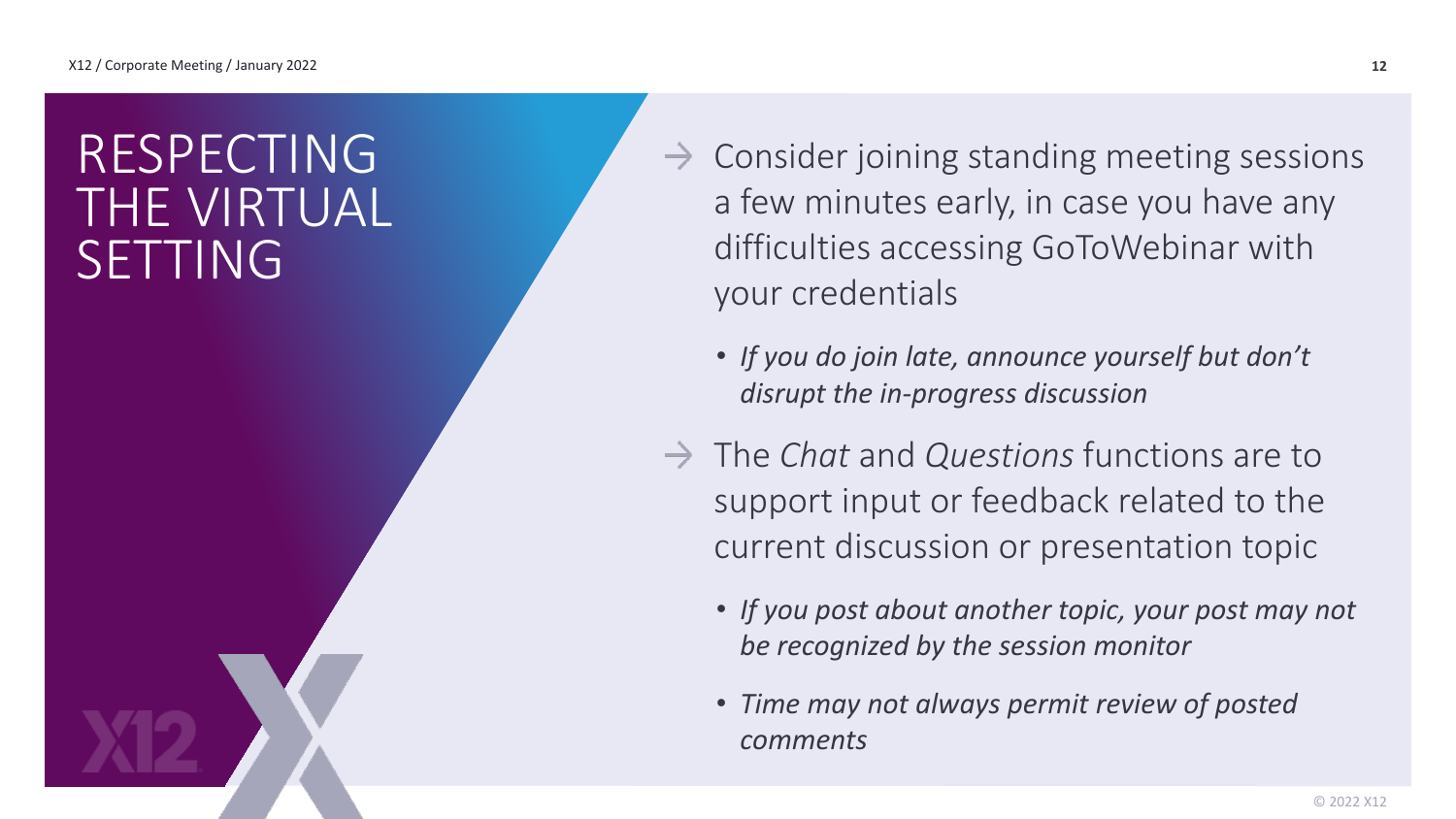# RESPECTING THE IN-PERSON SETTING

- $\rightarrow$  If possible, arrive at the meeting room a few minutes early so you don't have to interrupt the chair to be recognized as present
- $\rightarrow$  Wait to be recognized when you have something to add to the conversation
- $\rightarrow$  Be sure to have your badge scanned in every session you attend
	- *If your badge is not scanned in a session, come to the registration desk and let us know.*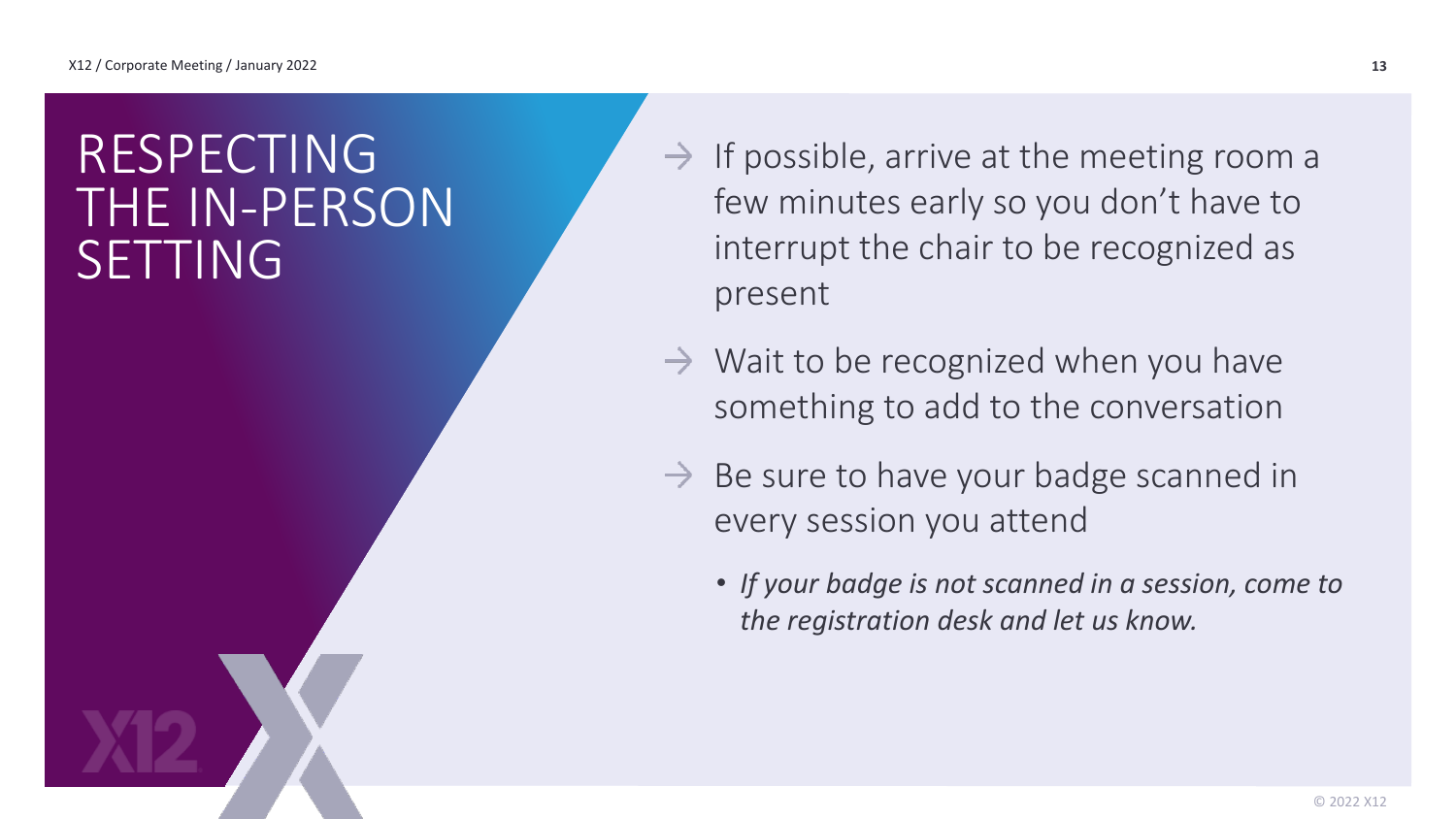# RESPECTING THE HYBRID SETTING

- $\rightarrow$  Electronic voting during this standing meeting will start and end as announced
	- *There is no mechanism for casting a late vote*
	- *If you have questions about electronic ballots executed during this standing meeting, submit them on the feedback form and staff will respond promptly or forward the question to the appropriate chair*
	- *Task Group and Work Group chairs who conduct meeting votes must ensure that both virtual and in-person attendee votes are recognized*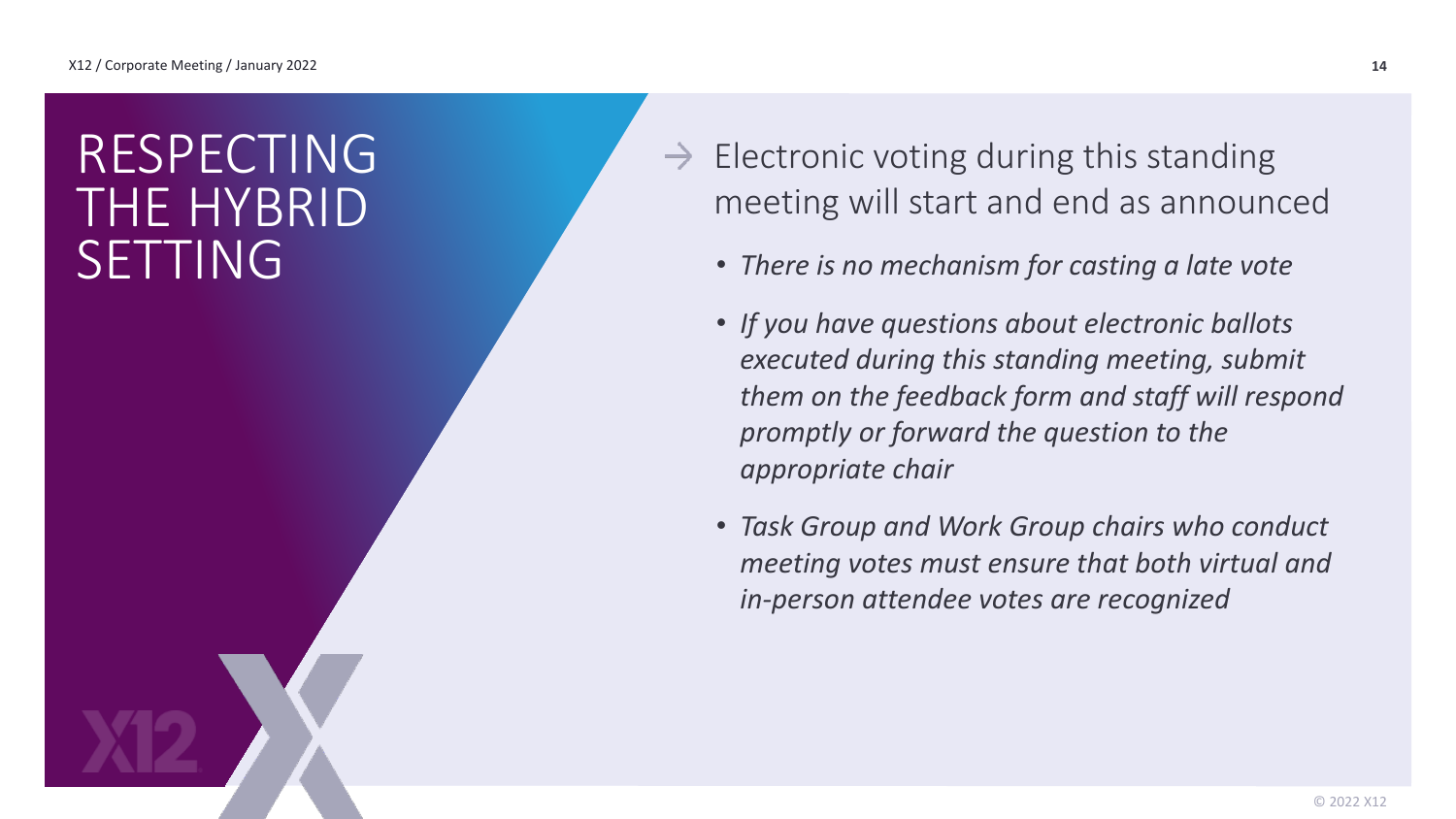# GLASS: MAKING ACCESS EASIER

- Unique Users = 2,623 in 2021  $\rightarrow$
- $\rightarrow$  Publications = 224
- $\rightarrow$  Visits by Day of Week in 2021

|                | Monday   Tuesday   Wednesday   Thursday |        | <b>Friday</b> | Saturday | <b>Sunday</b> |
|----------------|-----------------------------------------|--------|---------------|----------|---------------|
| 89,422 101,487 | 97,724                                  | 97,362 | 74,149        | 10,510   | 11,299        |

### $\rightarrow$  Popular TR3s by Visit Count in 2021

|       |       |       |     | 005010X222   005010X221   005010X223   005010X217   008010X323   005010X279   005010X220 |     |     |
|-------|-------|-------|-----|------------------------------------------------------------------------------------------|-----|-----|
| 2.212 | 1.413 | 1.248 | 534 | 503                                                                                      | 485 | 478 |

### $\rightarrow$  Popular EDI Standard Pages by Hit Count

| <b>Set 837</b> | <b>Set 204</b> | <b>Set 940</b> | <b>Set 856</b> | <b>Set 850</b> | <b>Set 945</b> | <b>Set 944</b> |
|----------------|----------------|----------------|----------------|----------------|----------------|----------------|
| (5010)         | (4010)         | (4010)         | (4010)         | (4010)         | (4010)         | (4010)         |
| 780            | 686            | 647            | 581            | 572            | 535            | 495            |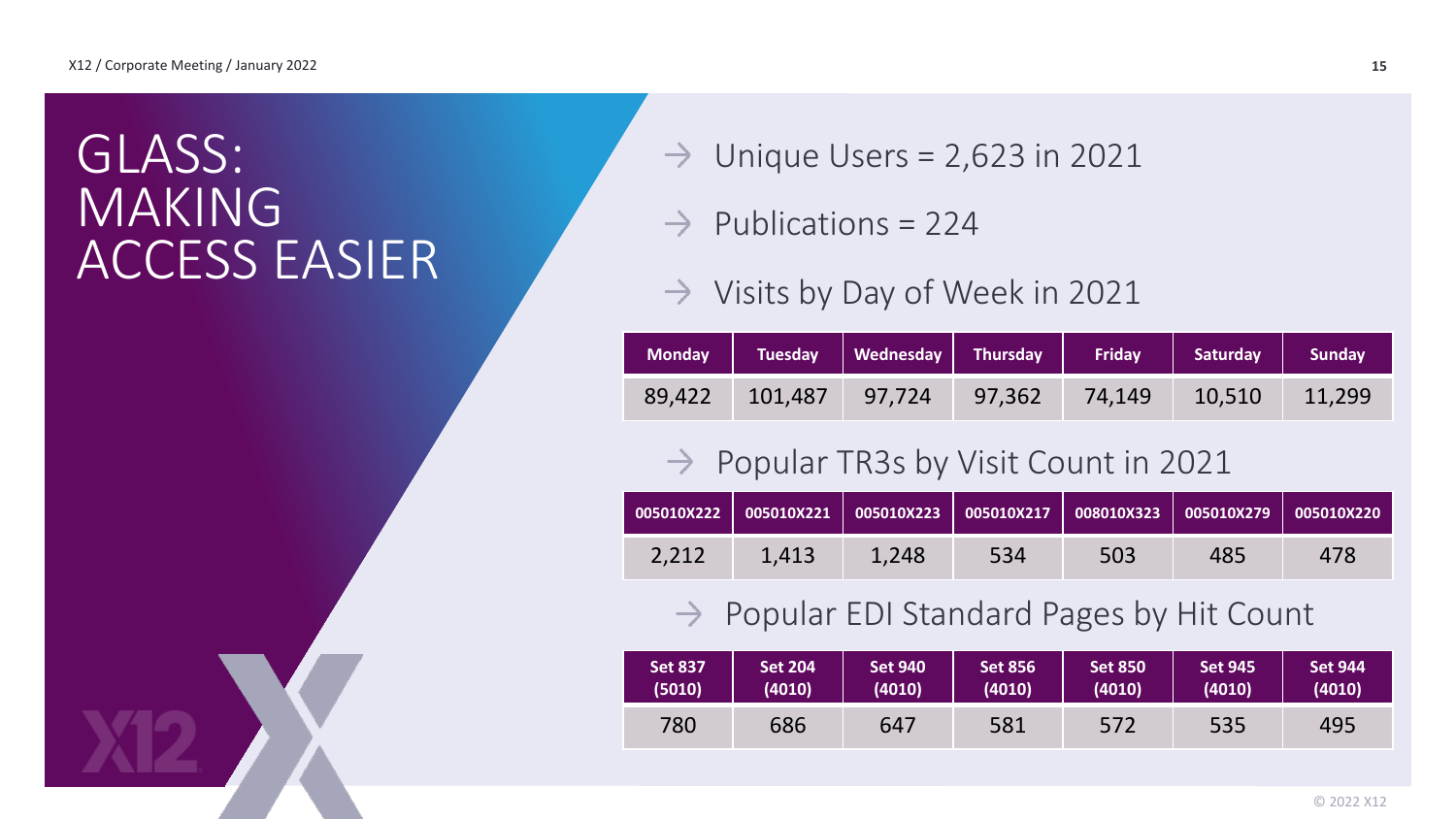**XP** 

## BOARD ELECTION RESULTS

## $\rightarrow$  Elected for a 2022-2024 Board of Directors term:

- *Steph Fetzer*
- *Byron Hall*
- *Nicole Tremblett*

# 33 3333 33 3333 33 333333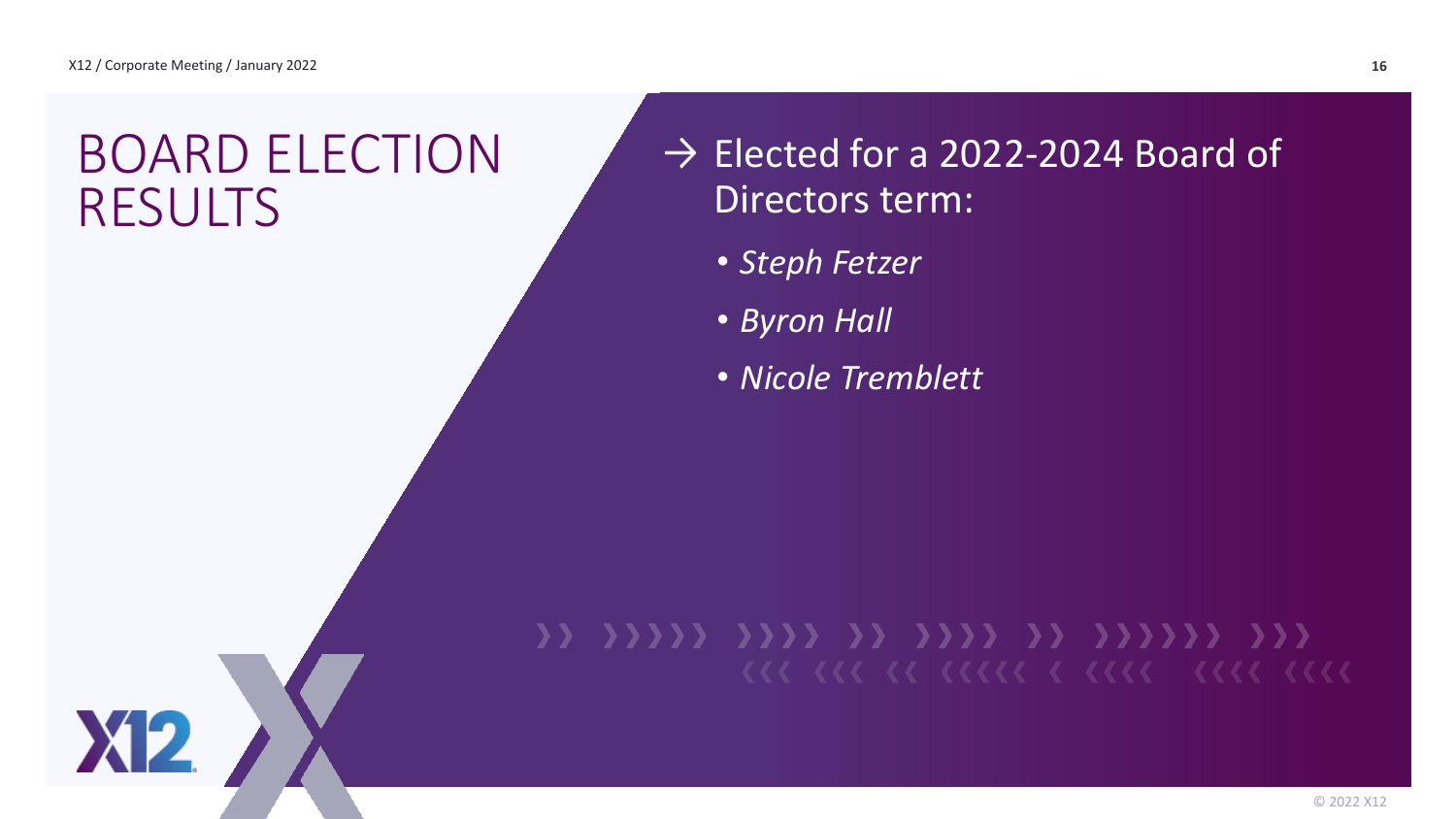# ASC **COMMITTEE** REPORT

Gary Beatty ASC Chair

## 11 11111 1111 11 1111 11 11111 111 **III III II IIIII I IIII IIII IIII**

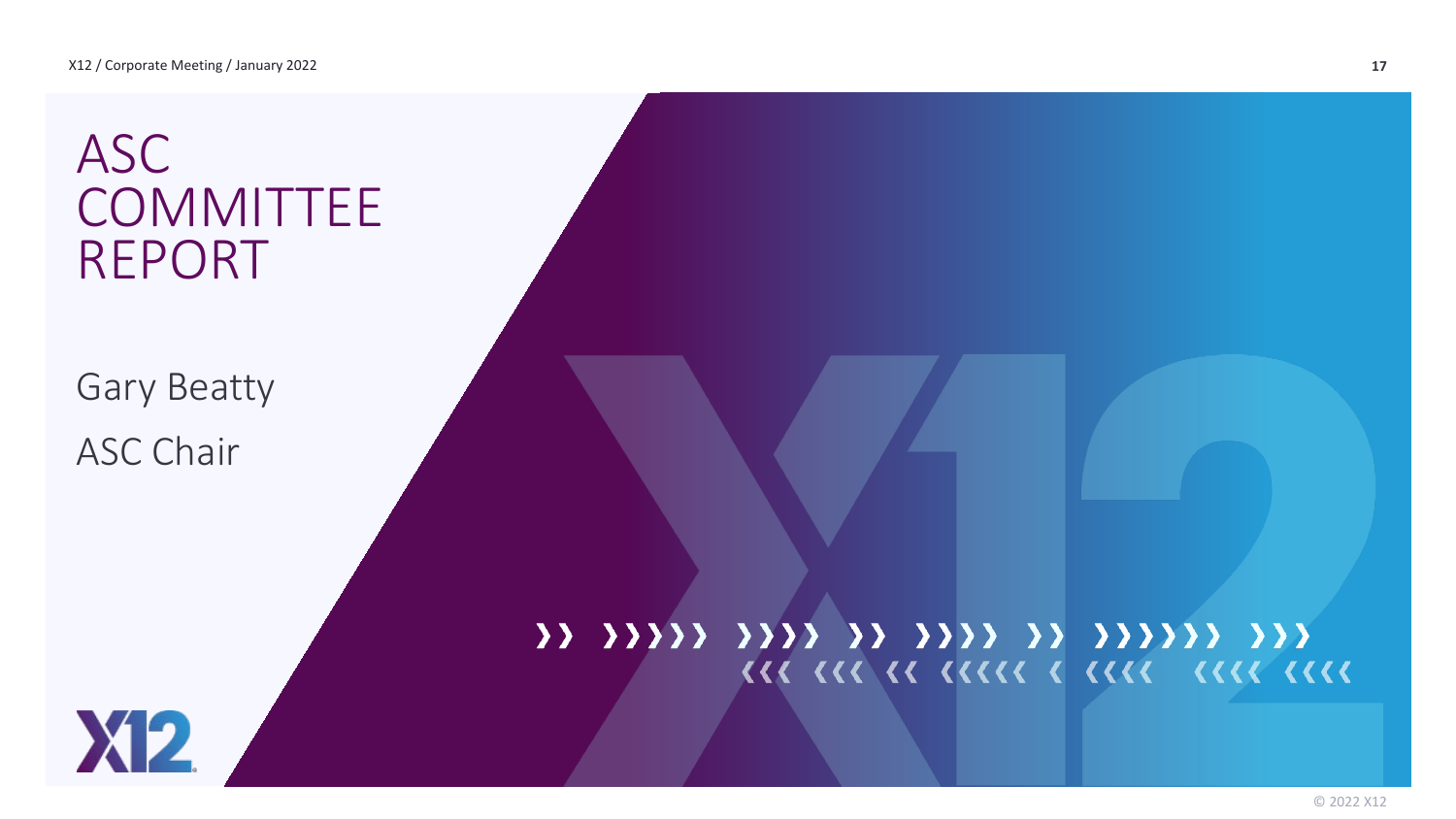**X12** 

# MR AND CMR REQUESTS 1/1/2021 - 12/31/2021

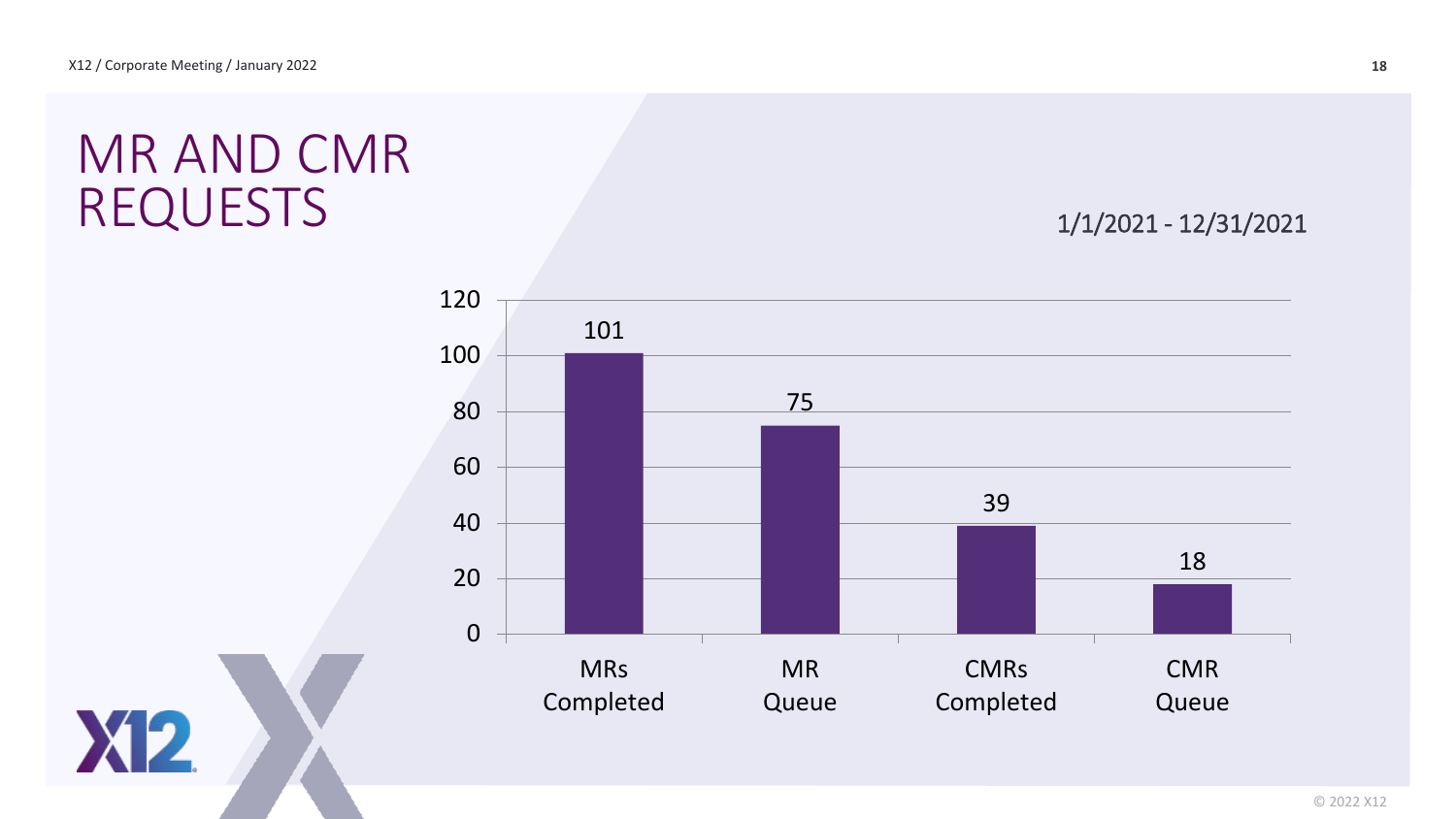**X12** 

# REQUESTS FOR INTERPRETATION 1/1/2021-1/19/2022

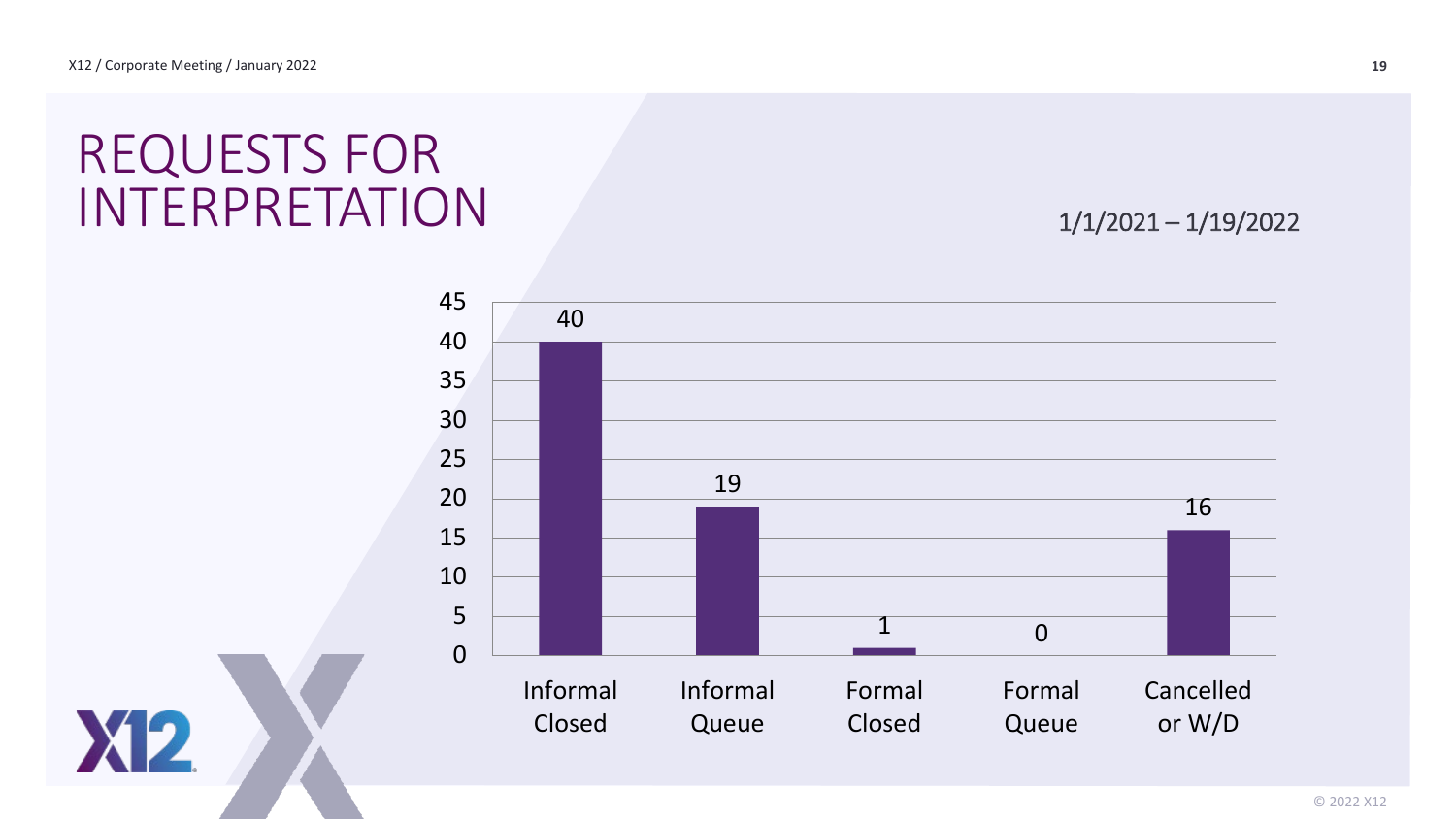# $RECOMMENDATIONS \rightarrow X12$  is finalizing a schedule,

- recommendations, and associated collateral
- $\rightarrow$  The first set of recommendations is expected to be announced soon
- $\rightarrow$  Other recommendations will follow throughout the year
- $\rightarrow$  An informational web page containing more details will be available to member representatives soon, watch for an announcement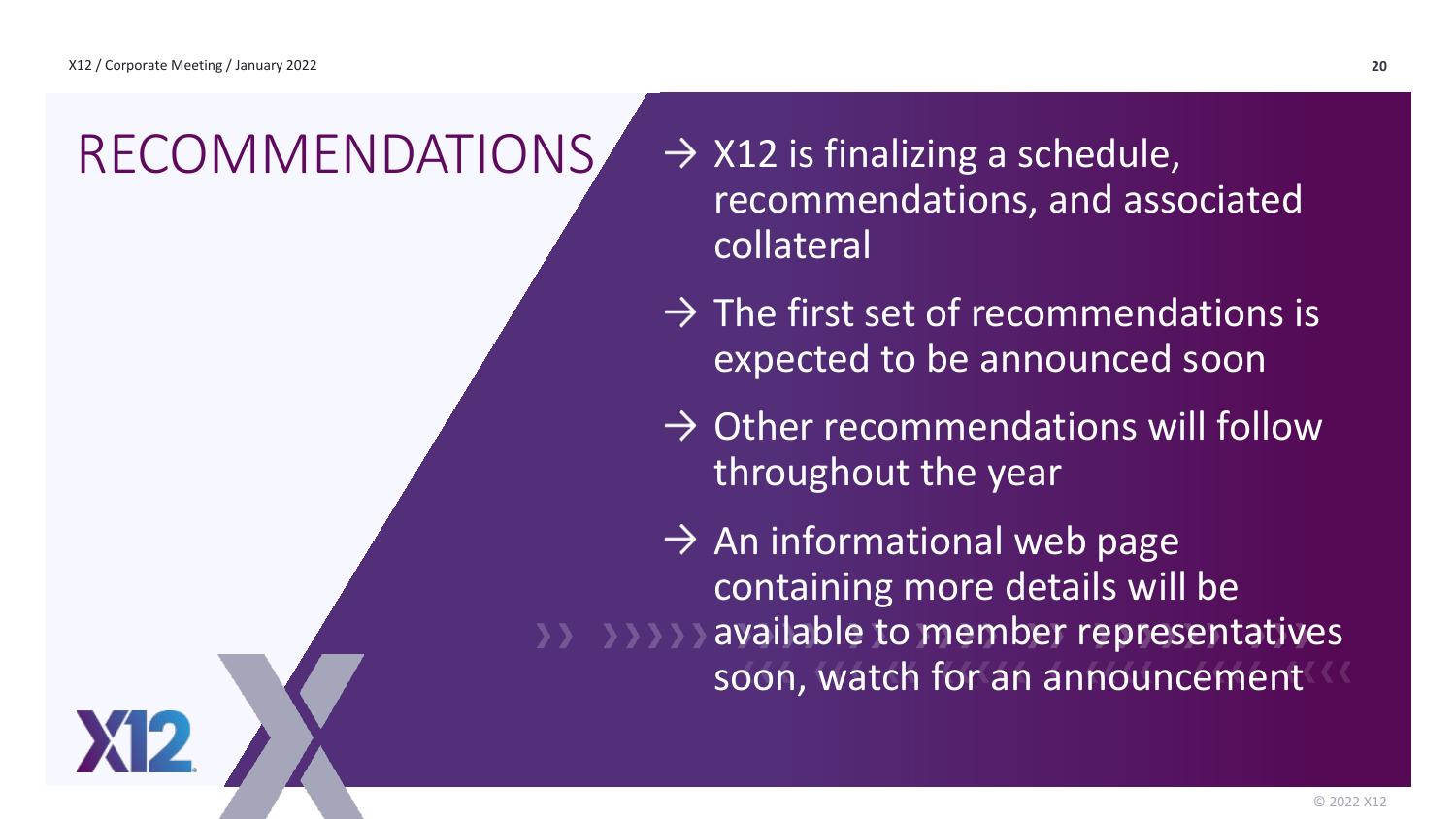# Wrap up

# 

 $\frac{322}{166}$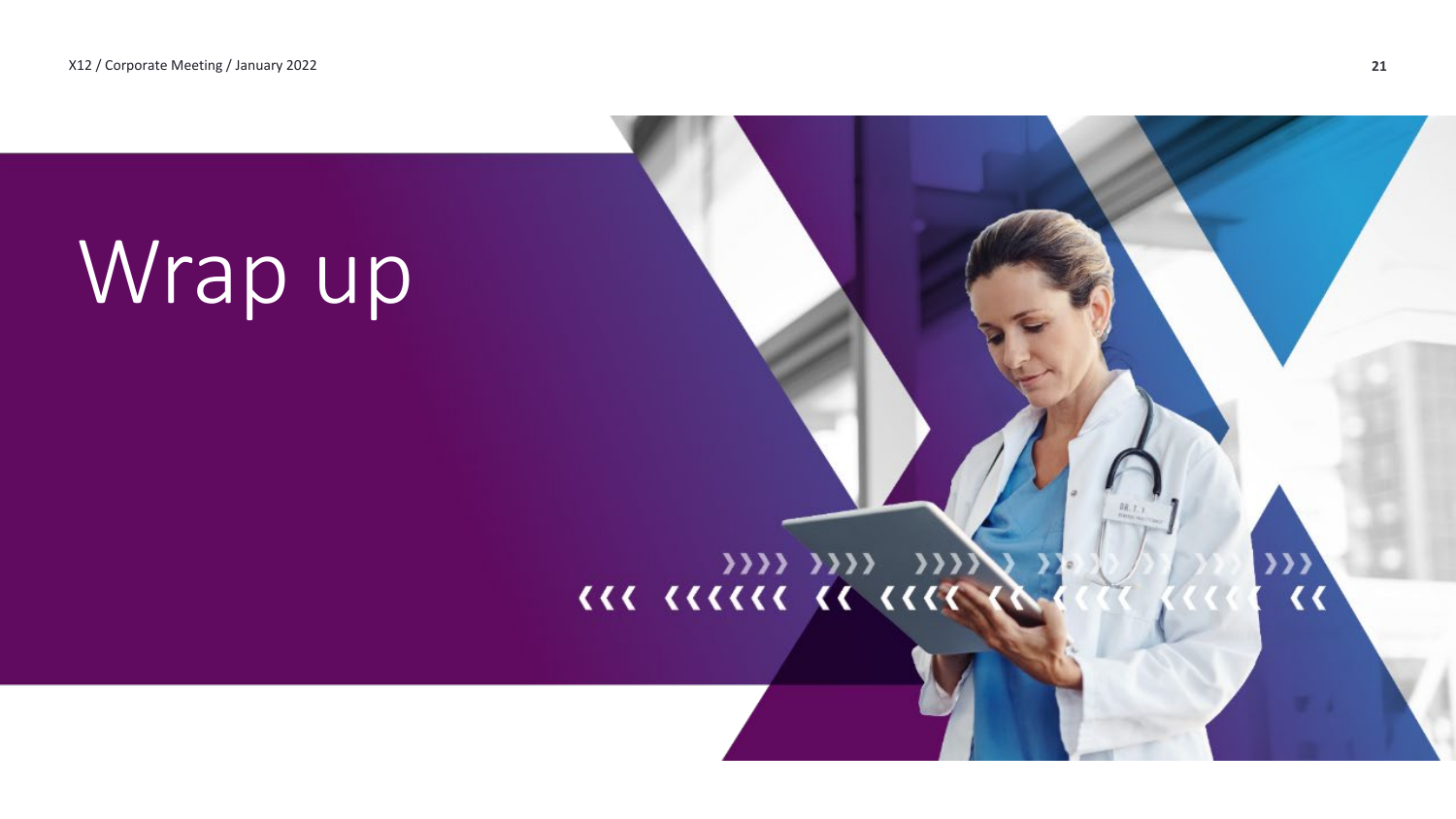$NEXT$  MEETING  $\rightarrow$  Summer Standing Meeting June 26<sup>th</sup> to July 6<sup>th</sup>, 2022

- $\rightarrow$  Onsite scheduled for June 26<sup>th</sup> to 30<sup>th</sup> in San Antonio, TX
- $\rightarrow$  More information on meeting logistics will be available soon
- $\rightarrow$  Watch for registration announcements and be sure you register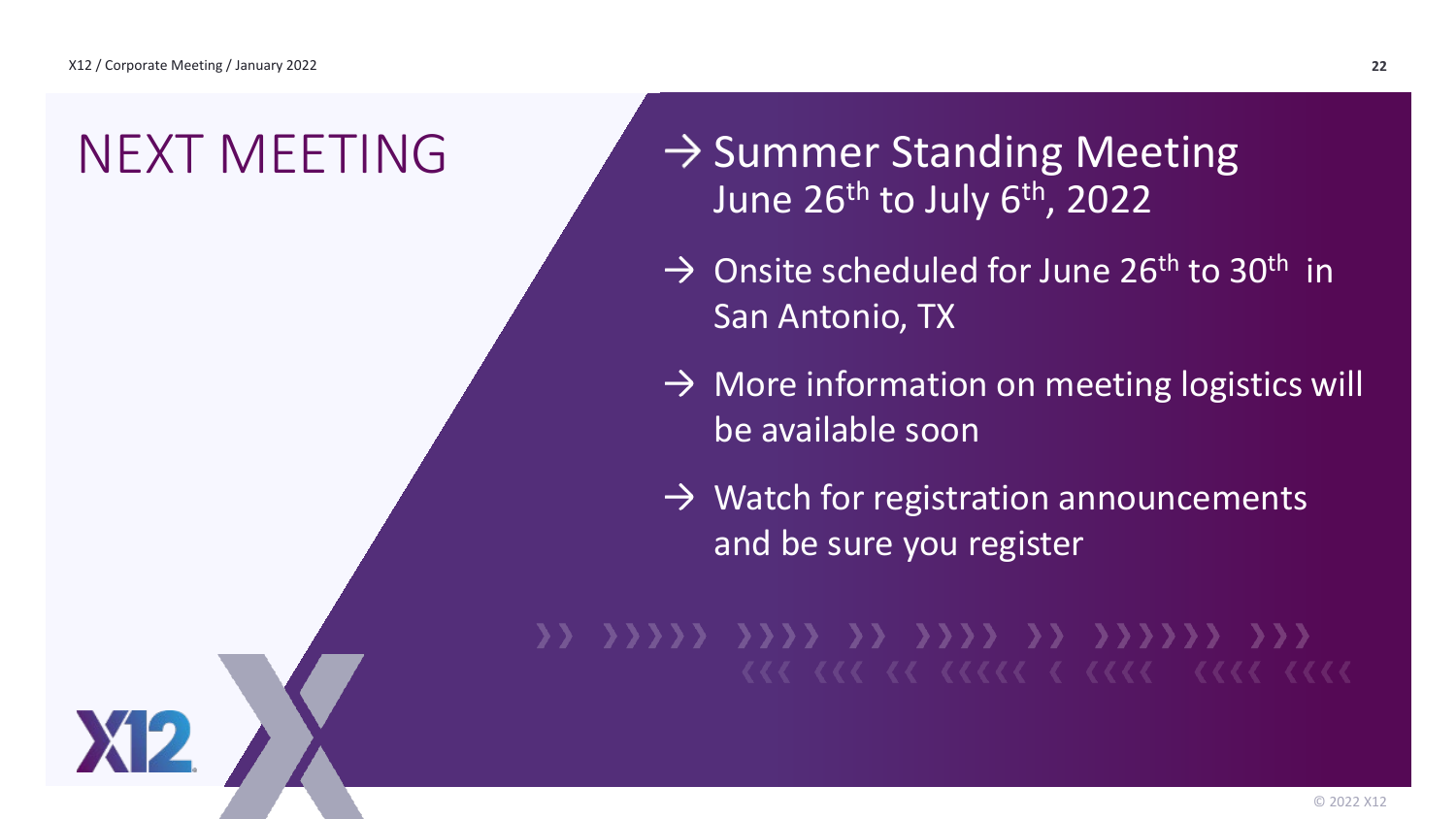# FEEDBACK. IDEAS. QUESTIONS?

WE WANT TO HEAR IT ALL, TELL US AT [X12.ORG/FEEDBACK](http://www.x12.org/feedback)